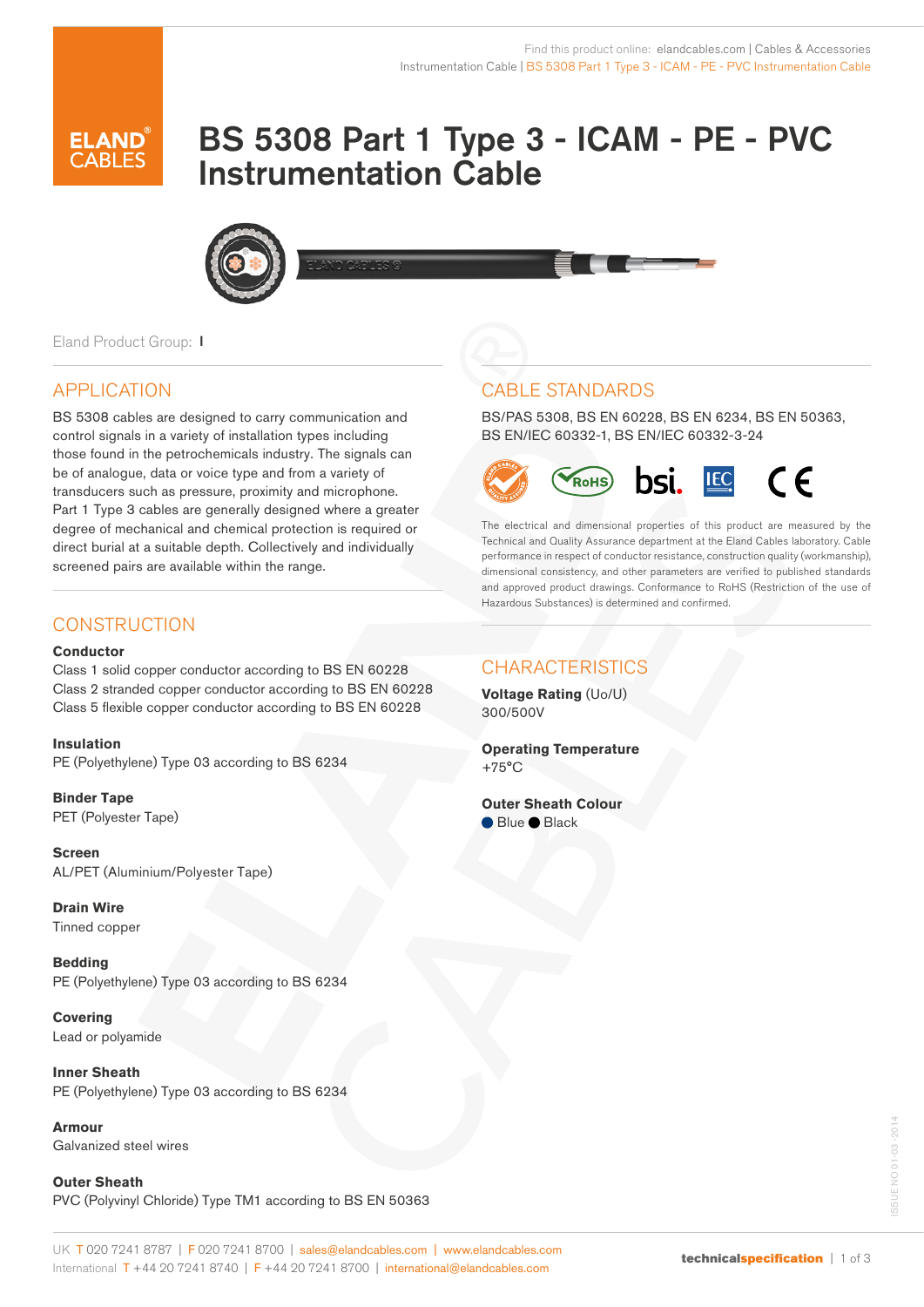## DIMENSIONS

#### **Individually and Collectively Screened**

| ELAND PART NO. | NO. OF<br>PAIRS/TRIPLE | NOMINAL CROSS<br>SECTIONAL AREA<br>mm <sup>2</sup> | NOMINAL OVERALL<br><b>DIAMETER</b><br>mm |  |
|----------------|------------------------|----------------------------------------------------|------------------------------------------|--|
| I0205P1T3ICP** | 2P                     | 0.5                                                | 20                                       |  |
| I0275P1T3ICP** | 2P                     | 0.75                                               | 20.6                                     |  |
| I0210P1T3ICP** | 2P                     | $\overline{1}$                                     | 20.8                                     |  |
| I0215P1T3ICP** | 2P                     | 1.5                                                | 22.6                                     |  |
| I0225P1T3ICP** | 2P                     | 2.5                                                | 25.3                                     |  |
| I0305P1T3ICP** | $3P$                   | 0.5                                                | 21.9                                     |  |
| 10375P1T3ICP** | 3P                     | 0.75                                               | 23.2                                     |  |
| I0310P1T3ICP** | $3\mathsf{P}$          | $\mathbf{1}$                                       | 23.4                                     |  |
| I0315P1T3ICP** | $3\mathsf{P}$          | 1.5                                                | 24.6                                     |  |
| I0325P1T3ICP** | $3\mathsf{P}$          | 2.5                                                | 30.1                                     |  |
| I0505P1T3ICP** | 5P                     | 0.5                                                | 23.1                                     |  |
| I0575P1T3ICP** | 5P                     | 0.75                                               | 25.1                                     |  |
| I0510P1T3ICP** | 5P                     | $\overline{1}$                                     | 25.3                                     |  |
| I0515P1T3ICP** | 5P                     | 1.5                                                | 28                                       |  |
| I0525P1T3ICP** | 5P                     | 2.5                                                | 40.5                                     |  |
| I1005P1T3ICP** | <b>10P</b>             | 0.5                                                | 30.2                                     |  |
| I1075P1T3ICP** | <b>10P</b>             | 0.75                                               | 31.8                                     |  |
| I1010P1T3ICP** | <b>10P</b>             | $\overline{1}$                                     | 32                                       |  |
| I1015P1T3ICP** | <b>10P</b>             | 1.5                                                | 37.1                                     |  |
| I1025P1T3ICP** | <b>10P</b>             | 2.5                                                | 45.1                                     |  |
| I1505P1T3ICP** | <b>15P</b>             | 0.5                                                | 33.5                                     |  |
| I1575P1T3ICP** | <b>15P</b>             | 0.75                                               | 36.7                                     |  |
| I1510P1T3ICP** | <b>15P</b>             | $\overline{1}$                                     | 36.9                                     |  |
| I1515P1T3ICP** | 15P                    | 1.5                                                | 41.2                                     |  |
| I1525P1T3ICP** | <b>15P</b>             | 2.5                                                | 51.3                                     |  |
| 12005P1T3ICP** | 20P                    | 0.5                                                | 37.8                                     |  |
| I2075P1T3ICP** | 20P                    | 0.75                                               | 40.1                                     |  |
| I2010P1T3ICP** | 20P                    | 1                                                  | 40.3                                     |  |
| I2015P1T3ICP** | 20P                    | 1.5                                                | 45.1                                     |  |
| I2025P1T3ICP** | 20P                    | 2.5                                                | 58.6                                     |  |
| I3005P1T3ICP** | 30P                    | 0.5                                                | 43                                       |  |
| I3075P1T3ICP** | 30P                    | 0.75                                               | 45.2                                     |  |
| 13010P1T3ICP** | 30P                    | $\mathbf{1}$                                       | 45.4                                     |  |
| I3015P1T3ICP** | 30P                    | 1.5                                                | 53                                       |  |
| I3025P1T3ICP** | 30P                    | 2.5                                                | 72.2                                     |  |

P = Pairs

\*Eland Part No. shown above designate the sheath colour (\*). For each colour substitute \* for a colour code as listed below. e.g. I0205P1T3ICPBK = 0.5mm2 Black

### Colour Codes

| COLOUR | <b>Black</b> | <b>Blue</b> |
|--------|--------------|-------------|
| CODE   | BK           | <b>BL</b>   |